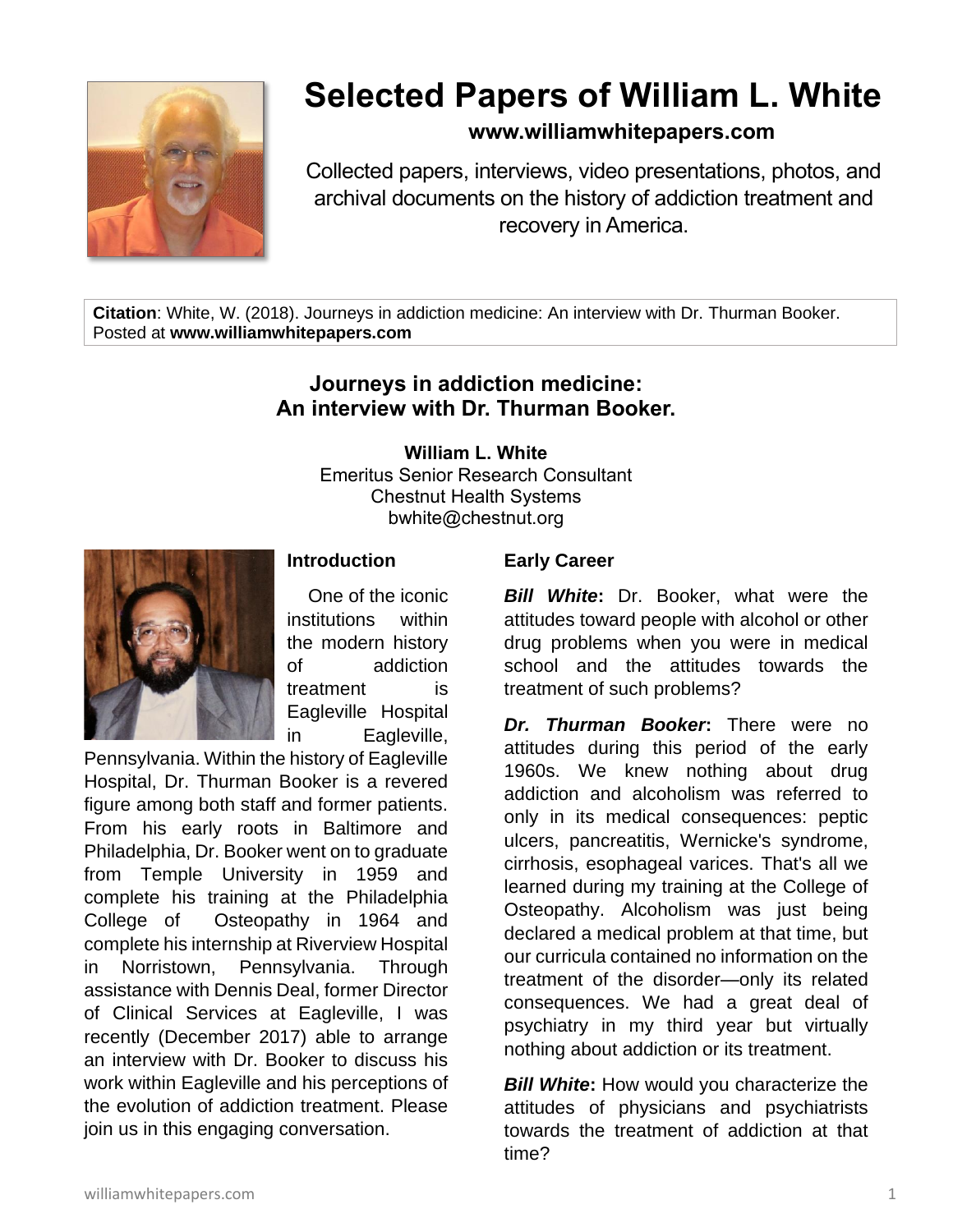*Dr. Thurman Booker***:** During my fourth year of training, Al Rosen, who later became the number two guy at Eagleville Hospital, took some of us down to Gimbels to examine a group of Skid Row alcoholics, but there was no real discussion about alcoholism. I think what he was trying to do was to get us to see them and touch them, but there was not a single lecture on alcoholism. I was aware of alcoholism, having grown up in West Philadelphia. I then saw it as a sociological rather than medical problem. I can remember standing in my bedroom trying to do a survey of all the bars because I thought that somehow, alcoholism was tied in to the poverty of the black community. I didn't know anything from my a study of the subject; it was just my own thoughts about it.

*Bill White***:** How did you later become involved in addiction medicine?

*Dr. Thurman Booker***:** It's really crazy. I worked as a general practitioner when I finished my internship and then got a job working in the school district in Philadelphia. I had moved to Norristown and so I was going back to Philadelphia every morning because to examine school kids. I was also on staff at Riverview Hospital where I met another general practitioner, Dr. Arnold Sokol, who was working at Eagleville Hospital, which at that time I knew nothing about. One day, Arnold said to me, "Booker, why don't you come to work at Eagleville? So I ended up interviewing at Eagleville and they hired me for a salary of \$10 per hour.

**Bill White:** Describe your earliest days at Eagleville.

*Dr. Thurman Booker*: On my first day, I'm up on the second floor in the Loucheim building and I'm just sitting there. The phone doesn't ring. Nobody comes. Nobody's in the hall. The place is quiet. I'm there for my scheduled four hours and then I leave. And I ccme back the next morning and it was the same thing. Getting tired of that, I went downstairs to Laura Chapla who was head

of nursing, and I said, "Miss Chapla, where is everybody?" She said, "Ed Megargee's got a group upstairs, you wanna go?" And she directed me to a second floor room filled with men who are standing around talking and smoking. Over at a counter is a little short, fat guy with big glasses and a goatee and he's got a cigar in his mouth and there's a patient on the other side of him wired to a box. He's giving him what I knew from my psychiatry training was aversive conditioning. He would read a series of cards, like the mathematics cards, saying things like, "AA meetings," "recovery," "permanent job," "getting married," "blonde." Now if it said 'blonde,' you got shocked. If it said 'whiskey,' you got shocked. Anything that had to do with being drunk, you got shocked. And, you know, it worked! But it was not permanent. They were doing research comparing insight therapy to aversive conditioning.

But Ed was talking to every man in that room and what he was doing didn't have anything to do with that box. Watching how he engaged everyone, I was hooked, and Ed Megargee became one of my most important mentors. Ed Megargee talked to me every day, Bill, for eight years. After two or three years, I realized he was giving me all the tools of recovery and how I could best help people achieve recovery.

*Bill White***:** What year did you come to Eagleville?

*Dr. Thurman Booker***:** I started December 5, 1966. Eagleville began its mission as an alcoholism treatment center in July and I started in December.

*Bill White:* What do you remember about how other physicians viewed your decision to work in addiction treatment?

*Dr. Thurman Booker***:** Well, some guy called me a social worker. [Laughs] A guy I thought a lot of, too. He wouldn't talk to me about it. Over the years, I had one or two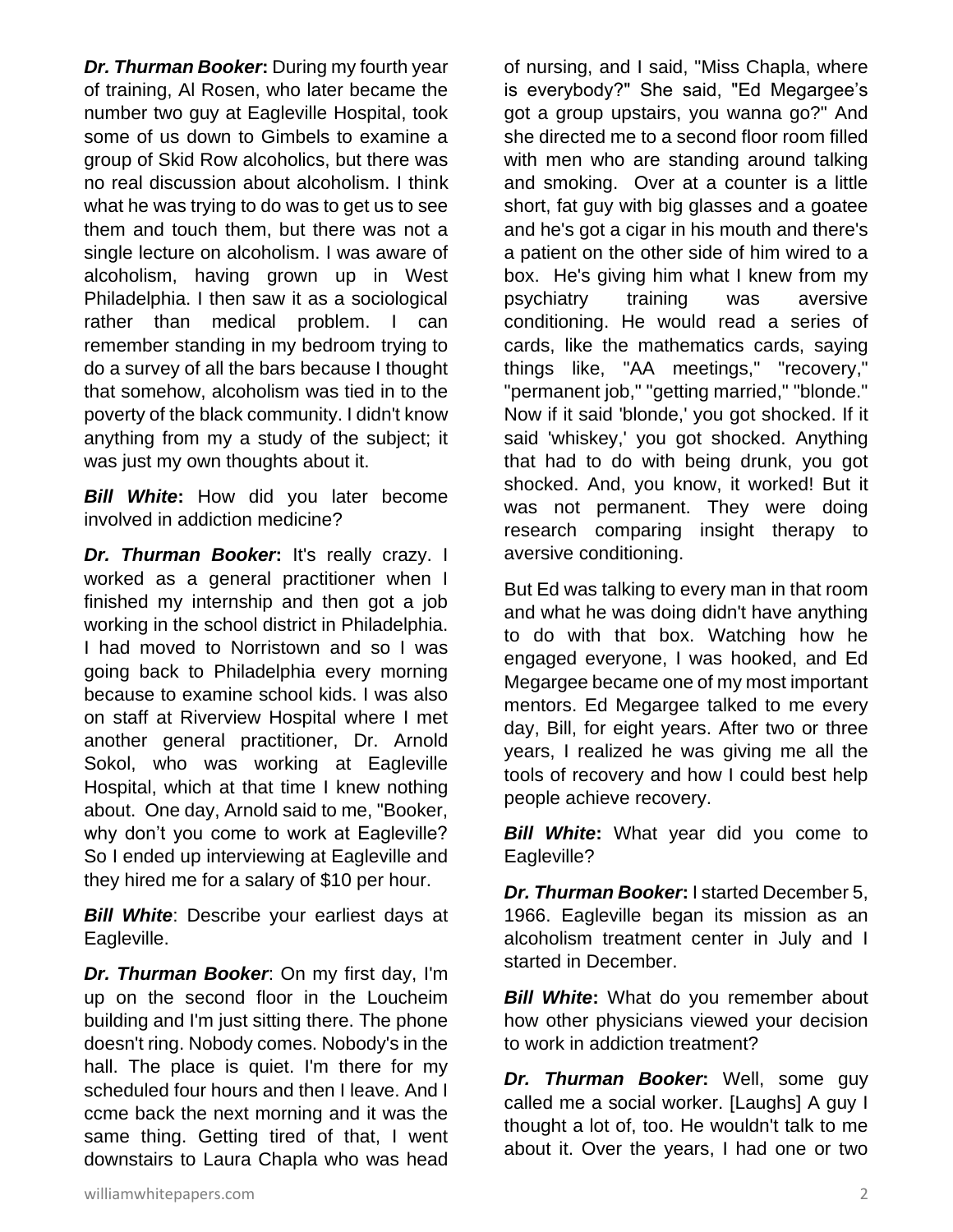physicians that I knew who came to me because they had children in trouble, but most physicians just didn't talk to me about my experience at Eagleville.

*Bill White***:** When did Eagleville begin to integrate the treatment of alcoholism and other drug addictions? They were known for such integration, which was very controversial at that time.

*Dr. Thurman Booker***:** That started in 1968 and we started going to Daytop to learn more about drug addiction. [Laughs] It was a lot of fun because the alcoholics thought that drug addicts were crazy and the drug addicts thought that all alcoholics were stupid and weak. It took us about three years before the patients stopped fighting the battle of being in a group with an alcoholic if you're an addict. But it was addicts, alcoholics, young, old, Black, White. We pioneered the understanding of addiction as a single disorder, regardless of your drug choice, and it was controversial at that time.

*Bill White***:** How would describe the state of the treatment field in the '60s?

*Dr. Thurman Booker***:** These were strange times. I recall visiting Bill Unangst, the psychiatrist who ran alcoholism program (The CAST) at Norristown State Hospital. Bill was a recovering alcoholic who couldn't stay sober. The last time I visited there I was confronted by a psychiatrist, Dr. Caplan. I'll never forget him. He launched into a tirade about the sociopathy of alcoholics and you would have thought he was talking about vampires or something. I mean, it was, it was the most hostile description of a medical problem that I've ever encountered in my life. I never went back. I think he was probably upset because Bill Unangst continued to drink on and off. I listened to his tirade and I don't remember if I stayed or not but I know I didn't go back. Bill Unangst was coming back to the hospital drunk one night and crashed into one of the pillars, killing himself. His wife took over the program and it

became one of the best programs in Pennsylvania before the state closed it.

#### **Treatment at Eagleville Hospital**

*Bill White:* How would you describe how treatment at Eagleville changed over the time you were there?

*Dr. Thurman Booker***:** I spent time with a psychiatrist, Dr. Gene Driscoll and his cotherapist, Jack Donovan, in the insight therapy, and I spent three years as a cotherapist in Phil Turner's insight therapy group. After we visited Daytop, treatment became more intense. I remember Phil and I used to run groups from nine to twelve and we just kept going until everybody had spoken. And that was every day. Later, we got into marathon group sessions, which also had a great impact on the therapists running the marathons. Treatment at Eagleville was intense. And it was real.

Our treatment was confrontational and supportive. I remember a group where we just rocked this man for an hour. He couldn't talk, he was nonverbal, and nobody knew how to reach him. So we just picked him up and we rocked him like you would rock a baby in your arms. I'm not sure that it had any effect on him, but I've never forgotten that day. As a physician, I was in an unusual position. I saw people at sick call, I worked with OVR [Pennsylvania Office of Vocational Rehabilitation] to get extensions, and then I was sitting in group. I always felt like a bystander in the groups, a witness to things that had a deep impact on me.

*Bill White***:** Yeah, it sounds like you were both physician and therapist. That would have been an interesting combination.

*Dr. Thurman Booker***:** Yes, it was. At Eagleville, if something needed to be done, they only wanted to know if you wanted to do it. It was perfect for me because I was known as "No Rules Booker." I'm a jazz aficionado and believe in improvisation and playing it for real and getting to the feelings. None of what we did was abusive or punitive. It was a wonderful environment.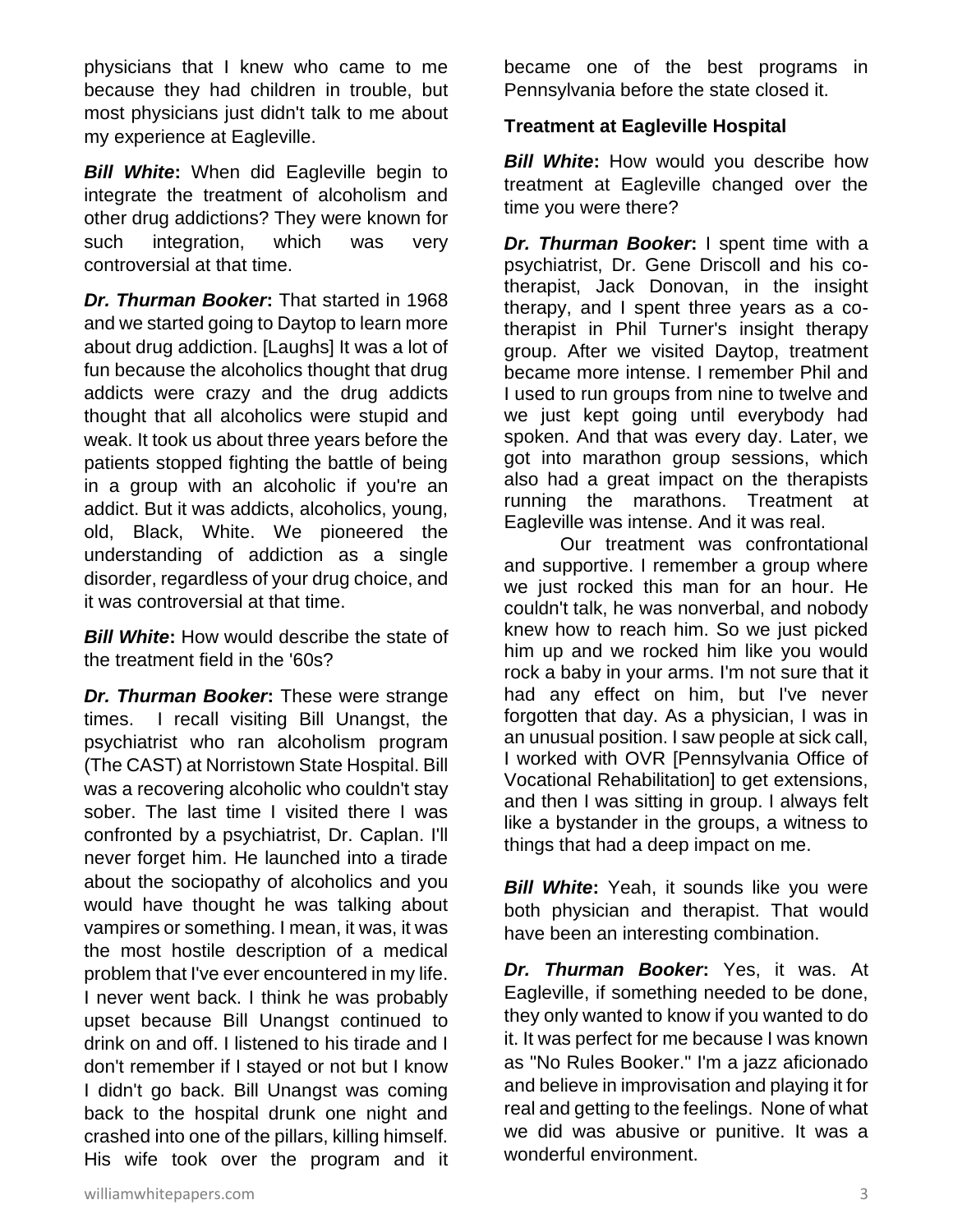*Bill White***:** How did your role change over time?

*Dr. Thurman Booker***:** When we built the new building, the medical department became more isolated from the total community. There was a time when I actually knew every patient in the program and how he was proceeding in therapy. When they built the new building, I became more alienated from what was going on with the patients. It was a necessary development, but it had a great impact on the role of the physician. As we expanding the challenge became finding doctors who really cared about the work. I didn't think it was going to be hard, but it turned out to be very difficult to find doctors who wanted to work with addicts and alcoholics. I did work with a man named William Morris who was a D.O., G.P. like me, who felt the same way as I did about the lives of these people, and another young guy Rob Wilson, who later became head of our detox unit. I was really fortunate to have two such men to work with.

*Bill White***:** How did your own views about addiction and recovery change over time at Eagleville?

*Dr. Thurman Booker***:** I came in knowing absolutely nothing about the suffering of alcoholics. And because I was the youngest guy, the men talked to me. We had people in the program 60 to 90 days so I learned a lot about their lives and their aspirations. When we began to use the Daytop model, I realized that this was an approach that the entire country could use to close the holes in the safety net. The Skid Row men we saw were the detritus from the Depression and from the war. And there were the young addicts who dropped out of school and didn't have a high school diploma, but weren't stupid. I had a three-year period where I did nothing but discharge summaries. I read every chart for three years. The psychological evaluations, the psychiatric evaluations, therapeutic notes, the medical

notes, and what I discovered is that our patients were quite intelligent. It was an enlightenment. I had to change my perception of who these people were and what they needed to get on with their lives.

*Bill White*: Were there any other critical turning points in your work at Eagleville?

*Dr. Thurman Booker*: I had a crisis working as a therapist when I lost my therapeutic detachment. I had a woman patient who described all the ways that she had been abused, and I felt every physical and emotional injury she described. I felt all of her suffering and felt it so intensely I had to leave the room and then withdrew from therapy. As a result of that crisis, I didn't work as closely with therapy as I had before. But it didn't diminish my interest in what was going on with patients. And that gave me the quiet time to structure my thinking about addiction and the vital role that we were playing in the recovery process. We've got hundreds of people from this period still sober, but nothing is more invisible than a sober addict or alcoholic. They evaporate from public and professional visibility.

*Bill White***:** Was there a particular time that you recall grasping this image of long-term recovery and how people's lives were changing?

*Dr. Thurman Booker***:** Well, yes, we had the Candidate program and people were there a year and sometimes longer. You were interviewed by the patients and the staff and you had to prove your worth. And people fought to get in that program. You know that's something that happens. Once a person begins to feel that they have been rescued, they begin looking back at the people still on the corner. Many of the people in the Candidate program had great passion in reaching out to get every alcoholic and addict they could find into treatment. It was amazing to see how their lives were changing and how they were changing others through that process.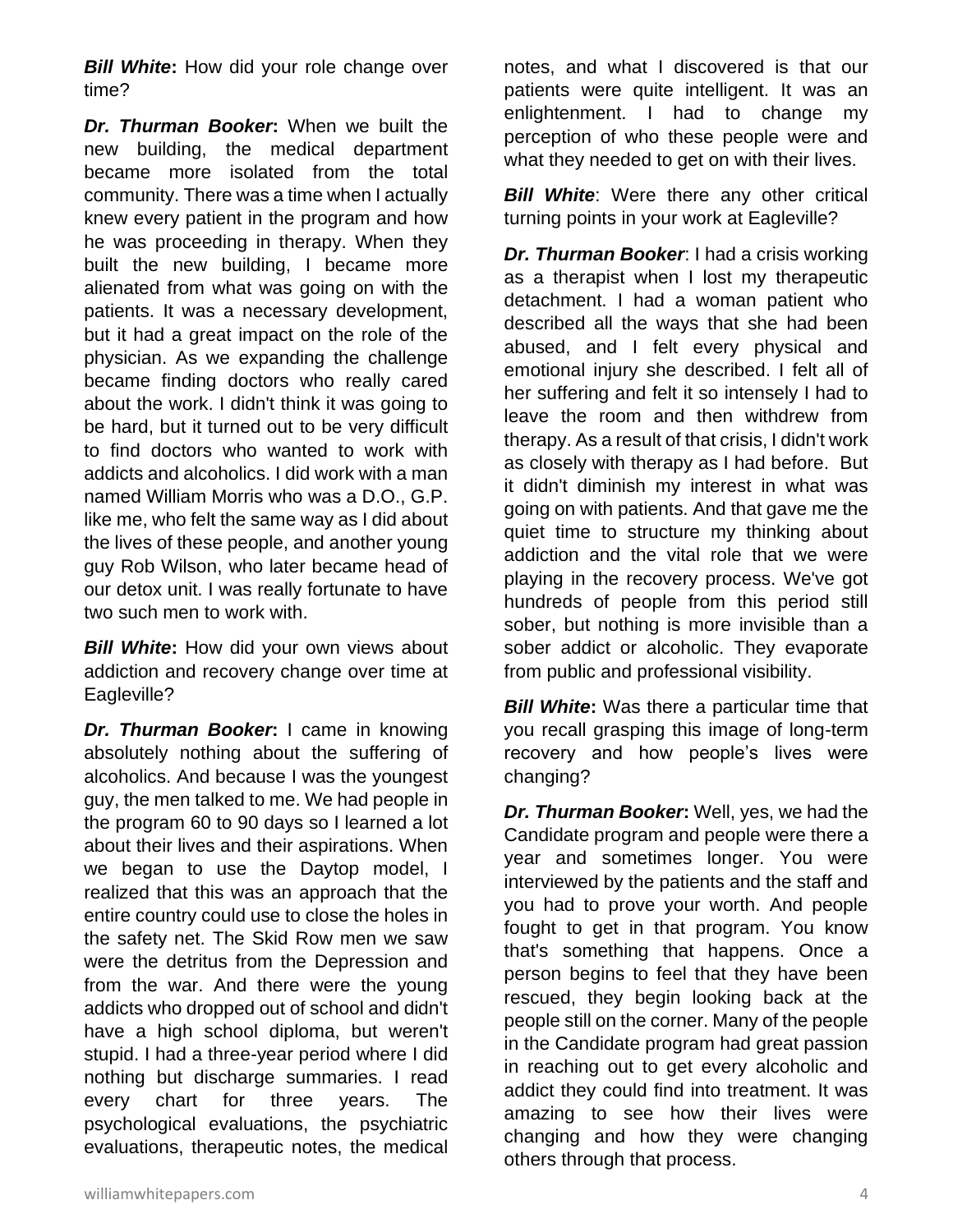*Bill White***:** What do you think Eagleville's most important contributions were to the overall field of addiction treatment?

*Dr. Thurman Booker***:** Long-term treatment. Intense personal psychotherapy and complete rehabilitation. We got people GEDs. We got them jobs. We taught them how to go for an interview. We taught them how to dress for an interview. We taught them about accountability and being responsible. We taught them how to reconstruct their lives. And that took time. Don Ottenberg continually fought that with the people in Harrisburg [state officials] who wanted to shorten treatment at Eagleville. That emphasis on long-term treatment has been lost, but there was an era at Eagleville where its power and value was very evident.

### **Role of Primary Care Physician in Addiction Treatment**

*Bill White***:** There's an effort now to enhance the role of the primary care physician in screening patients for alcohol and other drug problems and linkage them to treatment. What are your thoughts about the role of the primary care physician in treating addiction?

*Dr. Thurman Booker***:** I'm not sure about it. Dr. William Allerton, an Eagleville psychiatrist, made a significant outreach to primary care physicians, most of whom were unaware they had patients who were addicted to alcohol or other drugs. What he tried to do was make them aware of such problems and the role they could play in addressing the, including, when needed, referring patients to specialized treatment like Eagleville. We never got one response from a physician and we ran it for a couple of years. I mean, not one response, not one phone call. I don't know what to make of it. We have since tried other things, such as training medical students from Temple University and the College of Osteopathy and giving them a more in-depth exposure to addiction and its treatment. We have also tried harder in the long-term programs to

make sure that everyone was linked to a primary care physician. I think we had greater success with physician's assistants (PAs), who were insatiable for knowledge about addiction and who did not have the same problem relating to drug addicts and alcoholics. The med students kind of had the notion that this is not anything they're going to have to deal with. My best experiences with students are with the PAs. I was a preceptor for the PA program for about 30 years.

#### **Future of Addiction Treatment**

*Bill White*: Do you have any predictions about the future of addiction treatment?

*Dr. Thurman Booker***:** This is a strange country, Bill. You've got some people who actually care if a homeless guy dies and you've got some people who hope he will die and support policies that increase that likelihood. I don't know how we're going to solve this. For the longest time, I've been hopeful that the humanistic elements in America would win out. I am in a deep, deep hole right now. We are the richest country in the history of the world and these people are dying because we as a country won't treat them. Because we see their lives as invaluable—as nothing. It's going to take a revolution and I don't see that happening any time soon. I'm very pessimistic right now. At one point, we had 27 programs between the Susquehanna River and the Delaware River. How many we got now?

*Bill White*: Treatment is shifting to brief interventions, particularly to outpatient and medication-focused interventions. How do you see the latter?

*Dr. Thurman Booker***:** Understanding the kidnapping of the brain has been an important milestone in the field as has been our understanding of the role medications can play in the recovery process. I was a person who advocated Antabuse and naltrexone early one and even that was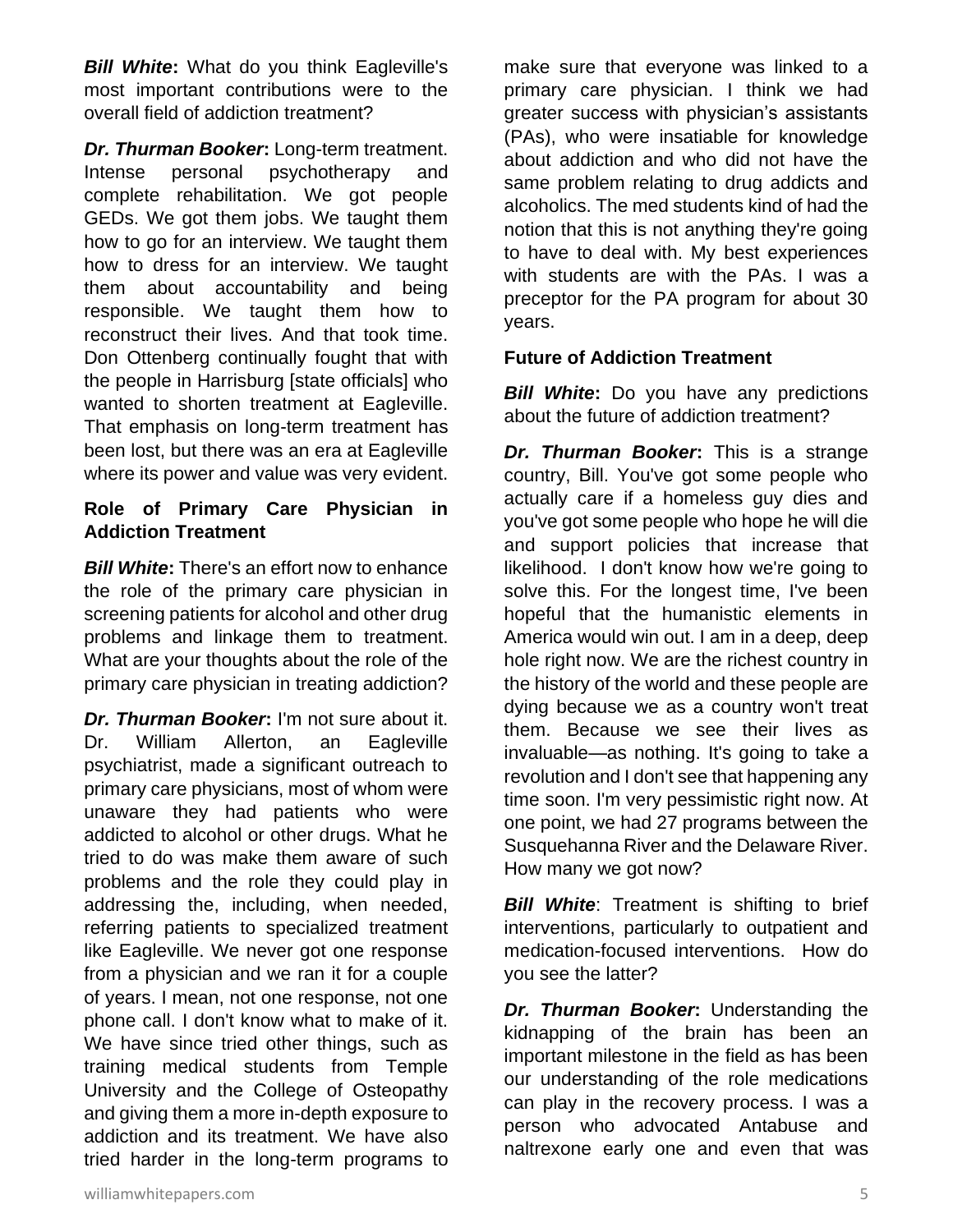controversial at the time. In those early days, I did some research on Dr. Ruth Fox and who was an advocate of using Antabuse and I figured if the mother of addiction treatment was recommending Antabuse to her patients, it must be okay. I used to be adamant against methadone until I had a patient who we could do nothing with. I put him on methadone and it saved this guy's life. It saved his life, Bill. And that changed my feelings about methadone and the role such medications can play in the recovery process.

*Bill White:* It's interesting to see programs like Hazelden Betty Ford integrating buprenorphine and naltrexone into the traditional 12-Step-oriented treatment

*Dr. Thurman Booker***:** Excellent work they're doing, excellent work.

#### **Career Reflections**

*Bill White***:** Dr. Booker, you chose to specialize in one of the frontier arenas of medicine. I wonder, looking back, if you have any regrets over that choice.

*Dr. Thurman Booker***:** It changed my life, Bill. I feel like I was raised in a therapeutic community, Bill. My daughter who was recently ordained as a minister is sober today because her father was working in a therapeutic community. I have been so blessed by my work in this field. My patients were gracious to me, Bill. Told me things they had not shared with others. They told me things they wanted me to know so I would be able to help the next guy. It's amazing. When I think about all the people who've shared their lives with me, it is amazing. It's been such a fortune, it was not intentional. I stumbled in a door and there was a bunch of people in there and I sat down and they said, "You wanna cup of coffee?" and boom, and I was swept along with the wave. And it coincided with my internal view of life. I'm a very schizoid, aloof person and I end up at a place that they

came back for the marathons and everybody was hugging and it was my last chance to run out the door and I didn't run. And it came to me why I didn't leave. It turned out to be a good thing. My experience was a blessing. It shaped everything and I was in general practice until 1982 and what I learned at Eagleville I applied in my practice. It sharpened my tools as a physician.

#### **Remembrance of Dr. Don Ottenberg**

*Bill White:* You briefly mentioned one of my early mentors, Don Ottenberg. Before we close, I wanted to ask you what it was like working with Don over those years.

*Dr. Thurman Booker***:** If it wasn't for Don Ottenberg, it would have been just like any other facility and would have died long ago. Don Ottenberg was a genius; he was human; he wasn't afraid of people who were dirty; he wasn't afraid of the pariahs. He welcomed them; he made it possible for us to realize our own humanity and resemblance to our patients. And he didn't do a lot of lecturing about this stuff. It was just there for us. It was a marvelous experience.

*Bill White***:** I remember Don and Jerry Carroll spreading Eagleville's work at all of the national conferences. They were quite infectious.

*Dr. Thurman Booker***:** Yes. Jerry Carroll was another bad dude.

*Bill White***:** I also remember with the early Eagleville conferences and the incredible graciousness with which Don and Jerry and others welcomed us when we first came to Eagleville in the early 1970s.

*Dr. Thurman Booker***:** Yes, those conferences were invaluable for us and for the field.

*Bill White:* You were one of the earliest African American physicians working in addiction treatment in the '60s and early